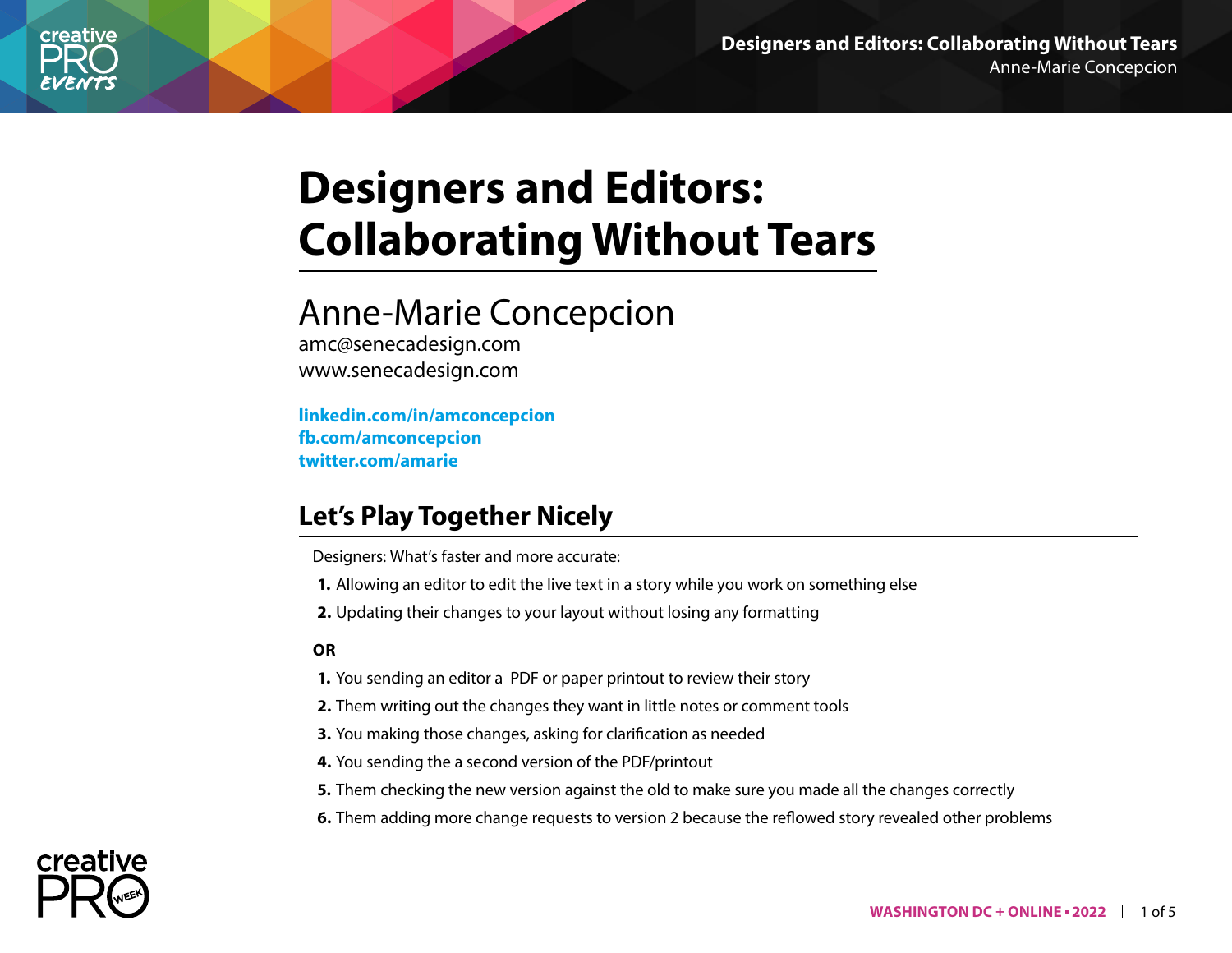

#### **Create a Shared Project Folder**

The first thing you need to do is create one folder that all can access from their desktop. By "all" I mean everyone who needs to edit the publication: the designer/s, writer/s, artists, and photo editors.

There are ways to protect files from being deleted or changed inadvertently, and these are a combination of best user practices and tools and capabilities built into cloud sharing services.

Your options for creating such a folder:

- Network file server
- Sharepoint/One Drive
- Dropbox

creative

• Google Drive

What is key here is that the project folder **is shared with all other users in the production group** so that they all have read/write access to the files; that this folder **can be mounted on everyone's desktop** and files can be opened/saved directly to it (in the case of a local server) or that files are **automatically synced** from their desktops to the cloud and back.

In other words, for collaboration to work fully, all participants work directly on files mounted on their desktops, and save files there. There is no uploading, downloading, or attaching files to emails for transfer.

If this is not possible, you can still implement some collaboration solutions that will save time; such as distributing proofs via Acrobat's or InDesign's Share for Review, or using EmSoftware's DocsFlow for Google Docs or WordsFlow for Word files.

## **Traditional Design/Editorial Workflow**



### **Collaborative Design/Editorial Workflow**

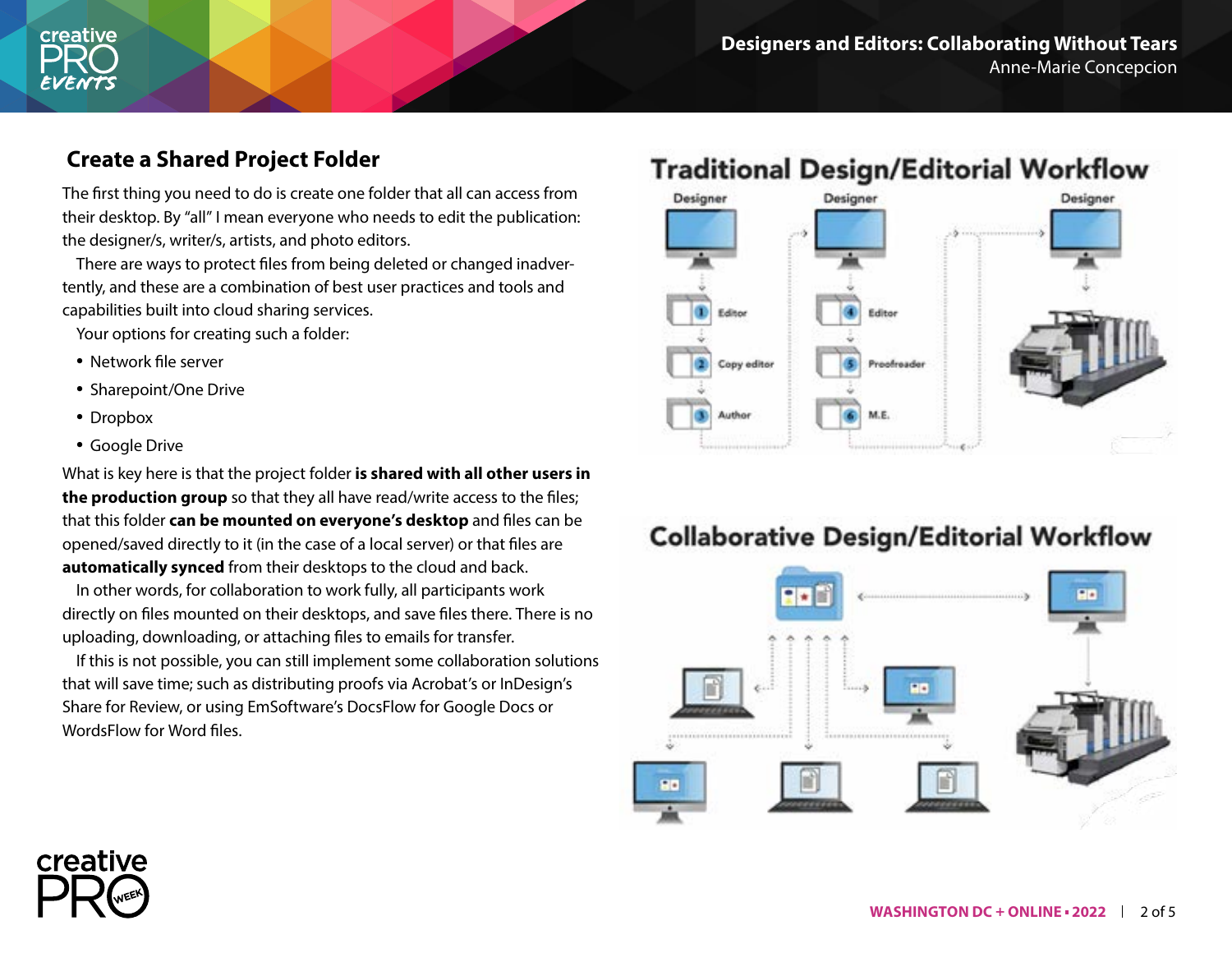### **Options for Working Together**

#### **InDesign and InCopy**

Cost: \$60/year for each InCopy user

No additional cost for InDesign users, as InCopy tools/panels are built-in

**How it Works:** The designer, working out of the shared folder, flows in any Word files and formats them as usual. They export the stories to InCopy format and put them in a subfolder at the same level as the InDesign file, and let their editorial colleagues know it's ready for them. The designer can continue working on the layout or close it and move on to another project.

At this point, any *InCopy* user can open that *InDesign* layout in InCopy, and choose which stories to work on. Multiple InCopy users can open the same layout concurrently. A built-in check-in and check-out system prevents more than one editor from working on the same story.

#### **With InCopy, editors can:**

- See exactly how their copy will look in the final layout
- Edit to fit the text frame

creative

- Use the same type engine and styles as the InDesign user
- Use Track Changes and insert Notes in the copy as though they were using Word
- Print or export the layout to PDF if they prefer to mark it up there (but they themselves make the changes to the copy back in InCopy).
- Use the same Spell Check, User Dictionary, and Find/Change features as in InDesign

#### **With InCopy, editors cannot:**

- Change the position or size of any object, including text frames
- Add/remove pages
- Add or edit any styles
- Change the INDD file itself they can only change the content of the text frames that the designer allowed them to edit

#### **InDesign and Magic-Linked Word Files**

Cost: \$300.00 per InDesign user for the WordsFlow plug-in from EmSoftware No additional cost for the Word users, they use Word as before

**How it Works:** The writers and editors place their Word (or text, or RTF) files in a subfolder of the project folder as soon as their first draft is done\*. The designer imports each Word file into InDesign using the plug-in (File > WordsFlow > Place with WordsFlow), which creates a link to the Word file, visible in the Links panel and via a WF badge on the text frame.

## **Text Files Live-Linked to Layout**



**\***This workflow can be managed without a shared folder, too.

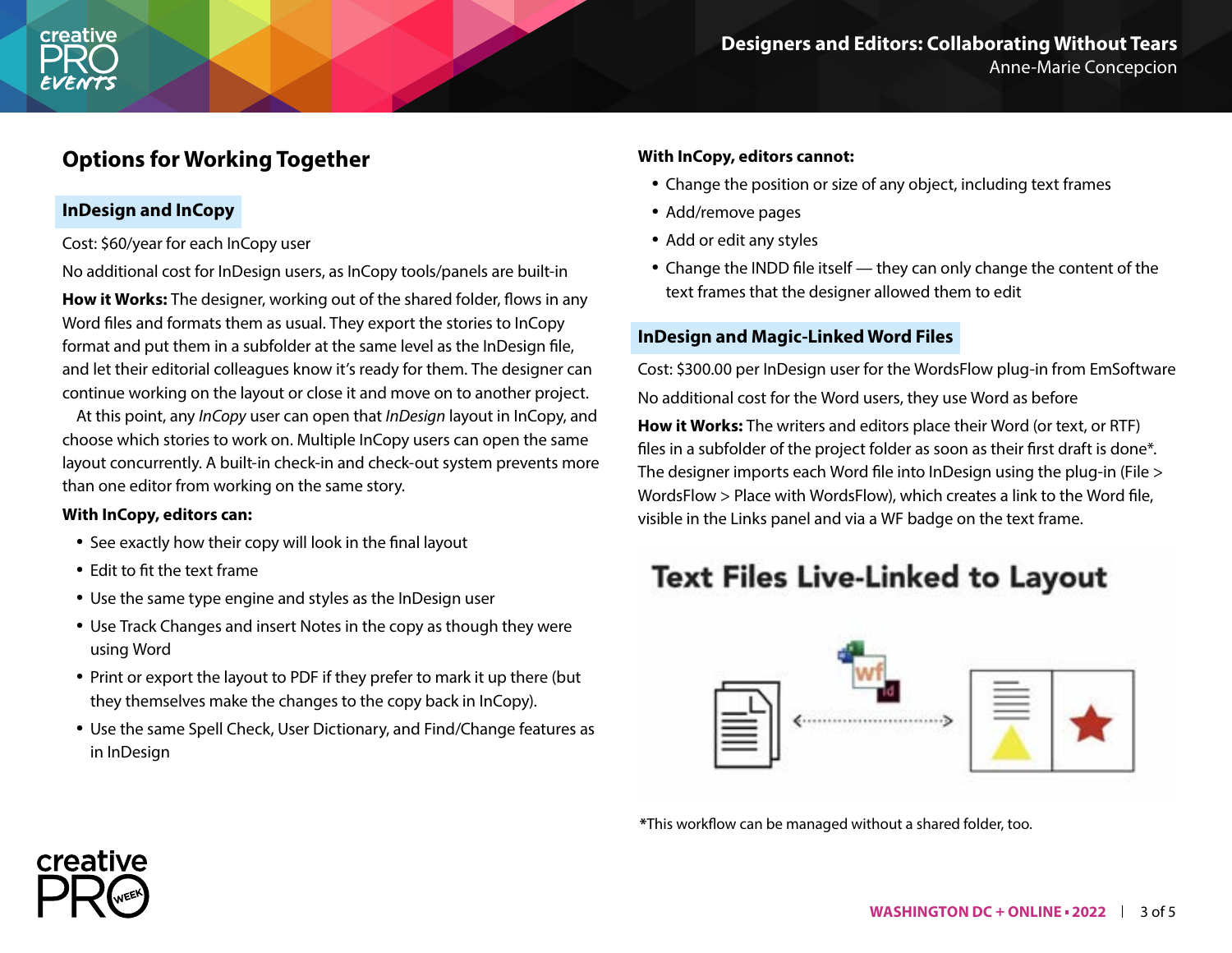

The designer formats the text as usual, including making text edits, new line breaks and paragraphs, and so on. If they want, they can update the Word file with their changes via the plug-in.

The writer can open the same Word file and continue working on it, making changes to text and formatting as they see fit. When they save changes, the link in InDesign shows the Out of Date icon.

When the designer updates the link to bring in the writer's changes, WordsFlow does a **"magic merge,"** feathering in the changes from the Word file but keeping the designer's formatting and text edits intact.

Text changes to a Wordsflow story by either the designer or editor are automatically tracked with InDesign's Track Changes and are visible in the Story Editor. Conflicts — when both the editor and designer made changes to the same text — are flagged by a Note that WordsFlow inserts automatically.

Using WordsFlow, designers can flow in text even before the story is final, and not be concerned that they'll have to "start over" as they would with InDesign's built-in text linking option, which is turned off by default.

Writers cannot see their story in the layout, so they can't write to fit, as they could with InCopy. However, designers could always supply them with a PDF, and instead of the writer marking up changes, they could make the edits themselves in the Word file, knowing that the designer will import them into the layout.

At any point, the designer can break the link to the Word file by choosing Embed Link from the Links panel menu, turning the story into a "normal" InDesign text frame. The designer can also export an existing story to a new, linked Word file using the plug-in.

#### **InDesign and Magic-Linked Google Docs**

Cost: \$300.00 per InDesign user for the DocsFlow plug-in from EmSoftware No additional cost for the Google Docs users

**How it Works:** The writers and editors create Google Doc files for insertion into an InDesign layout. They use the Share button in Google Docs to share the file with the designer so that the file appears in the designer's own Google Drive account online.

In InDesign, the designer logs onto their own Google Drive account using the DocsFlow plugin: File > DocsFlow > Place from Google Docs.

All of their Google Docs, their own and ones shared with them, appear in the DocsFlow dialog box. They can search and sort to find the Google Docs they want to import.

| <b>DO</b>                                                                                               | Place Google Docs Documents (amconcepcion@gmail.com)                                             |                                                                                                                                                             |                                                                                                                            |                                                                                                                                    |                                                                                                  |  |
|---------------------------------------------------------------------------------------------------------|--------------------------------------------------------------------------------------------------|-------------------------------------------------------------------------------------------------------------------------------------------------------------|----------------------------------------------------------------------------------------------------------------------------|------------------------------------------------------------------------------------------------------------------------------------|--------------------------------------------------------------------------------------------------|--|
| <b>Filter Presets</b><br>DocsFless<br>Title:<br>Contents:<br>Type:<br>Starred:<br>Modified:<br>Sort by: | Save<br>Delete<br><b>SETT</b><br>DAINY.<br><b>CAmyl</b><br>(Any):<br>Last Modified, Newest First | Title:<br><b>Darier</b><br><b>SF History</b><br>Goose Lak.<br>Goose Lak<br>Intro text<br>2021 CCP<br>Google M.<br>Circle Coa<br><b>CPWeek</b><br>Intro text | Anne-Marie<br>Anne-Marie<br>Anne-Marie<br>Anne-Marie<br>Anne-Marie<br>Anne-Marie<br>Anne-Marie<br>Anne-Marie<br>Anne-Marie | Dute<br>$2022 - 0$<br>$2021 - 1$<br>$2021 - 1$<br>$2021 - 1$<br>$2021 - 0$<br>$2021 - 0$<br>$2021 - 0$<br>$2021 - 0$<br>$2021 - 0$ |                                                                                                  |  |
| (Everywhere)<br>My Drive<br>A-Demos<br>what subfinitions is<br><b>Docuf in</b><br>3.9.1                 |                                                                                                  | Mike article<br>Dennis<br>Hello demo<br>01-Univer                                                                                                           | Anne-Marie<br>Anne-Marie<br>Anne-Marie<br>Michael Rior                                                                     | 2020-1<br>$2017 - 1$<br>$2017 - 0$<br>$2017 - 0$                                                                                   | El Show import options<br>Replace selected item<br><b>El Link to document</b><br>Cancel<br>Flack |  |

Placing a Google Doc works similarly to placing a Word file. The designer can map the HTML styles and overrides in the Google Doc to paragraph and character styles in their layout, or they can apply formatting after flowing in the story.